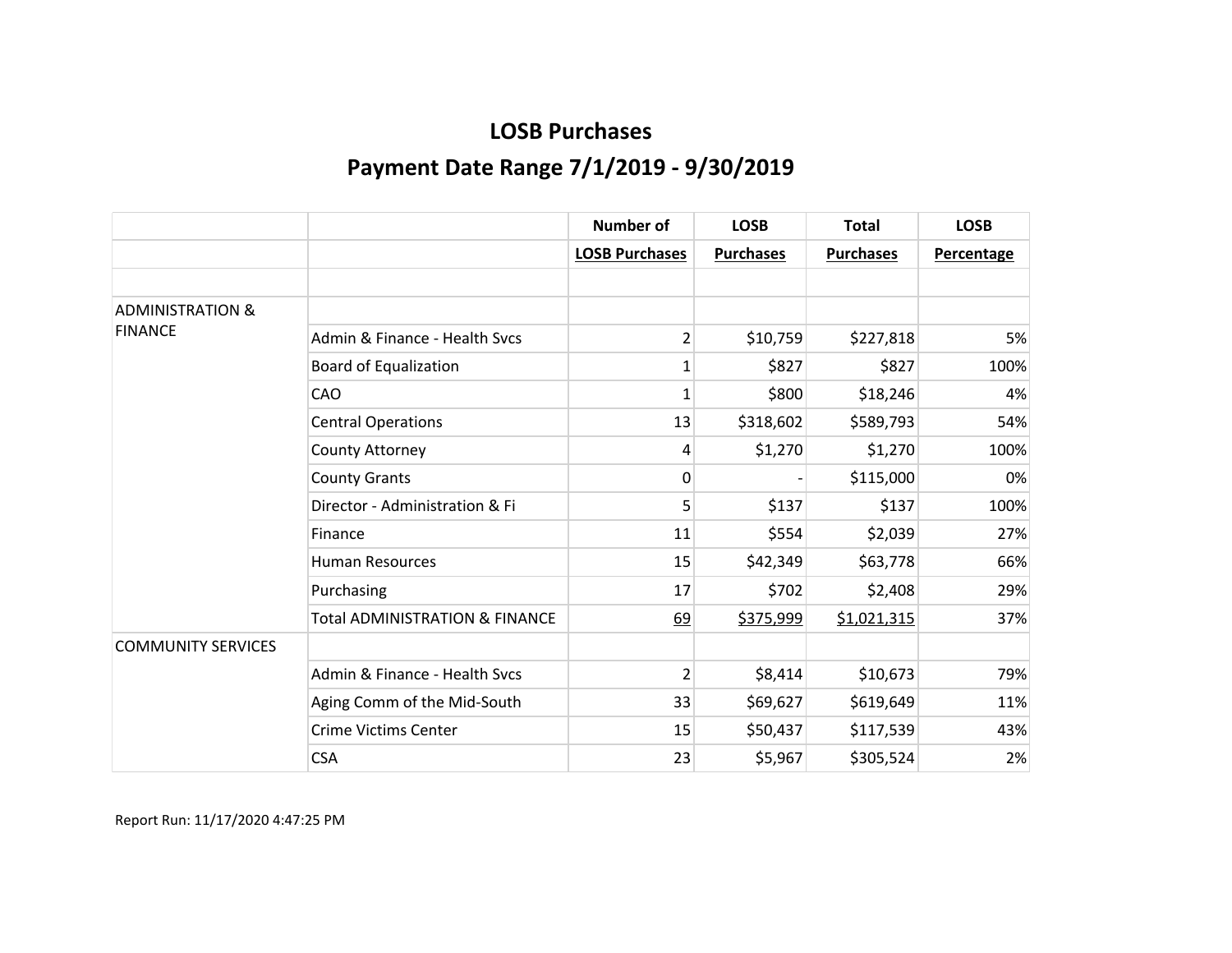| <b>COMMUNITY SERVICES</b> | <b>Director Community Services</b>   | 3               | \$16,169  | \$62,312     | 26% |
|---------------------------|--------------------------------------|-----------------|-----------|--------------|-----|
|                           | <b>Pretrial Services</b>             | 5               | \$22,434  | \$190,133    | 12% |
|                           | <b>Total COMMUNITY SERVICES</b>      | 81              | \$173,048 | \$1,305,830  | 13% |
| <b>CORRECTIONS</b>        |                                      |                 |           |              |     |
|                           | <b>Correction Center Facility</b>    | 28              | \$1,653   | \$9,803      | 17% |
|                           | <b>Corrections Administration</b>    | 133             | \$107,364 | \$3,005,601  | 4%  |
|                           | <b>Total CORRECTIONS</b>             | 161             | \$109,017 | \$3,015,404  | 4%  |
| <b>EMPLOYEE BENEFITS</b>  |                                      |                 |           |              |     |
|                           | Employee Health Insurance            | 0               |           | \$108,109    | 0%  |
|                           | <b>Total EMPLOYEE BENEFITS</b>       | $\underline{0}$ |           | \$108,109    | 0%  |
| <b>HEALTH SERVICES</b>    |                                      |                 |           |              |     |
|                           | Admin & Finance - Health Svcs        | 13              | \$14,559  | \$19,537     | 75% |
|                           | <b>Community Health</b>              | 42              | \$35,461  | \$180,545    | 20% |
|                           | <b>Environmental Health Services</b> | 31              | \$3,677   | \$19,184     | 19% |
|                           | <b>Forensic Services</b>             | 3               | \$1,275   | \$655,762    | 0%  |
|                           | Health Planning & Promotion          | 15              | \$10,669  | \$30,909     | 35% |
|                           | <b>Inmate Medical Care</b>           | 0               |           | \$7,633,688  | 0%  |
|                           | <b>Public Health Safety</b>          | 28              | \$7,762   | \$122,401    | 6%  |
|                           | Ryan White                           | 10              | \$48,238  | \$2,954,682  | 2%  |
|                           | <b>Total HEALTH SERVICES</b>         | <u>142</u>      | \$121,641 | \$11,616,707 | 1%  |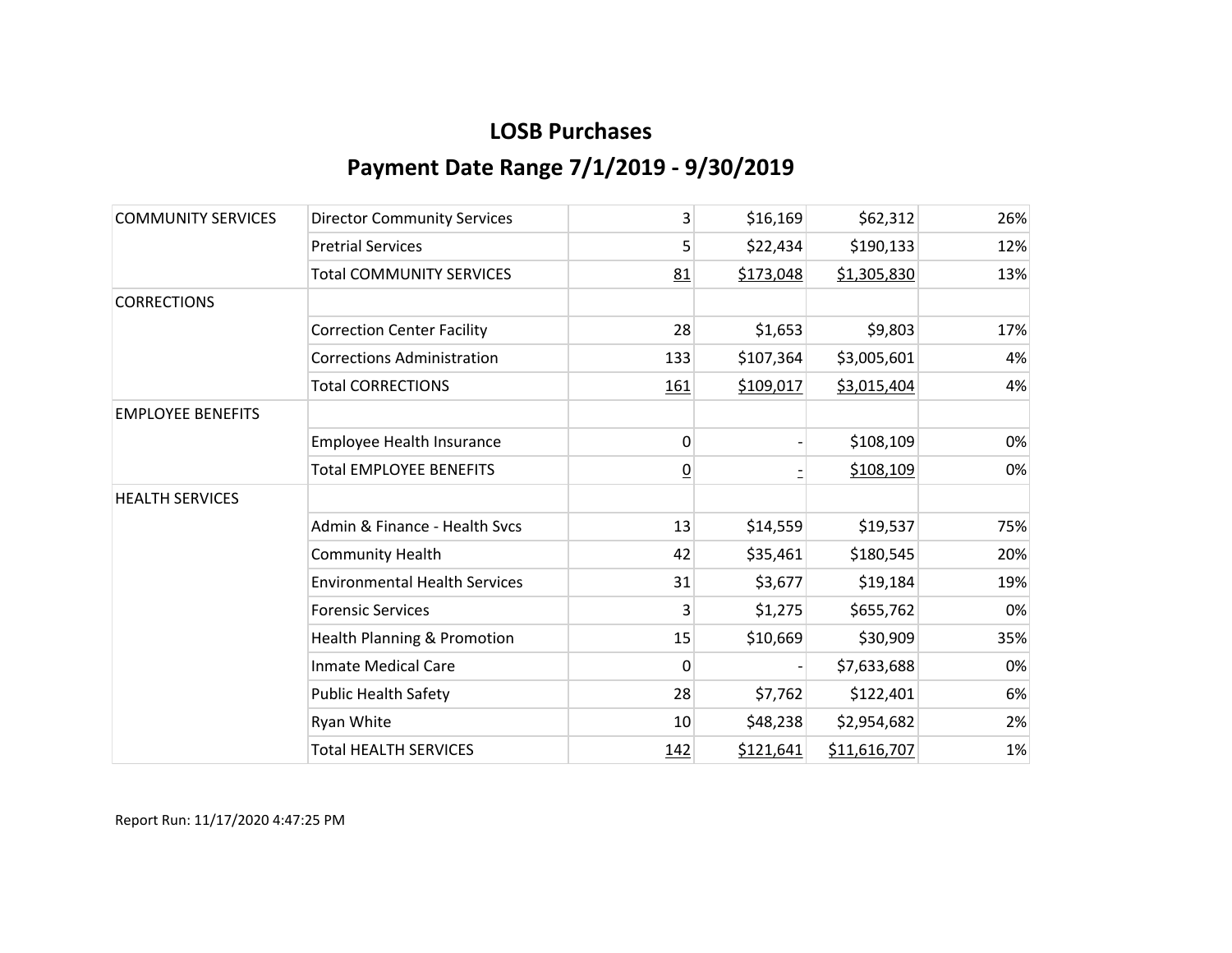| <b>INFORMATION</b>        |                                                |              |           |             |     |
|---------------------------|------------------------------------------------|--------------|-----------|-------------|-----|
| <b>TECHNOLOGY SERVICE</b> | <b>Chief Information Officer</b>               | 0            |           | \$273,900   | 0%  |
|                           | <b>IT Internal Services</b>                    | 34           | \$54,937  | \$705,791   | 8%  |
|                           | IT Operations                                  | 49           | \$186,040 | \$1,062,969 | 18% |
|                           | Total INFORMATION TECHNOLOGY<br><b>SERVICE</b> | 83           | \$240,977 | \$2,042,660 | 12% |
| <b>JAIL DIVISION</b>      |                                                |              |           |             |     |
|                           | Jail Administration                            | 16           | \$26,659  | \$69,441    | 38% |
|                           | Jail Programs                                  | 47           | \$73,702  | \$411,943   | 18% |
|                           | Jail Security                                  | 37           | \$57,341  | \$299,559   | 19% |
|                           | <b>Total JAIL DIVISION</b>                     | 100          | \$157,702 | \$780,943   | 20% |
| <b>JUDICIAL</b>           |                                                |              |           |             |     |
|                           | <b>Attorney General</b>                        | 0            |           | \$17,982    | 0%  |
|                           | <b>Chancery Court</b>                          | $\mathbf{0}$ |           | \$4,555     | 0%  |
|                           | <b>Circuit Court</b>                           | 19           | \$1,298   | \$7,876     | 16% |
|                           | <b>Criminal Court</b>                          | 26           | \$8,203   | \$24,186    | 34% |
|                           | Divorce Referee                                | 1            | \$241     | \$678       | 36% |
|                           | <b>General Sessions Court</b>                  | 34           | \$62,133  | \$286,286   | 22% |
|                           | Juvenile Court Clerk                           | 9            | \$3,687   | \$6,745     | 55% |
|                           | Juvenile Court Judge                           | 18           | \$25,804  | \$223,895   | 12% |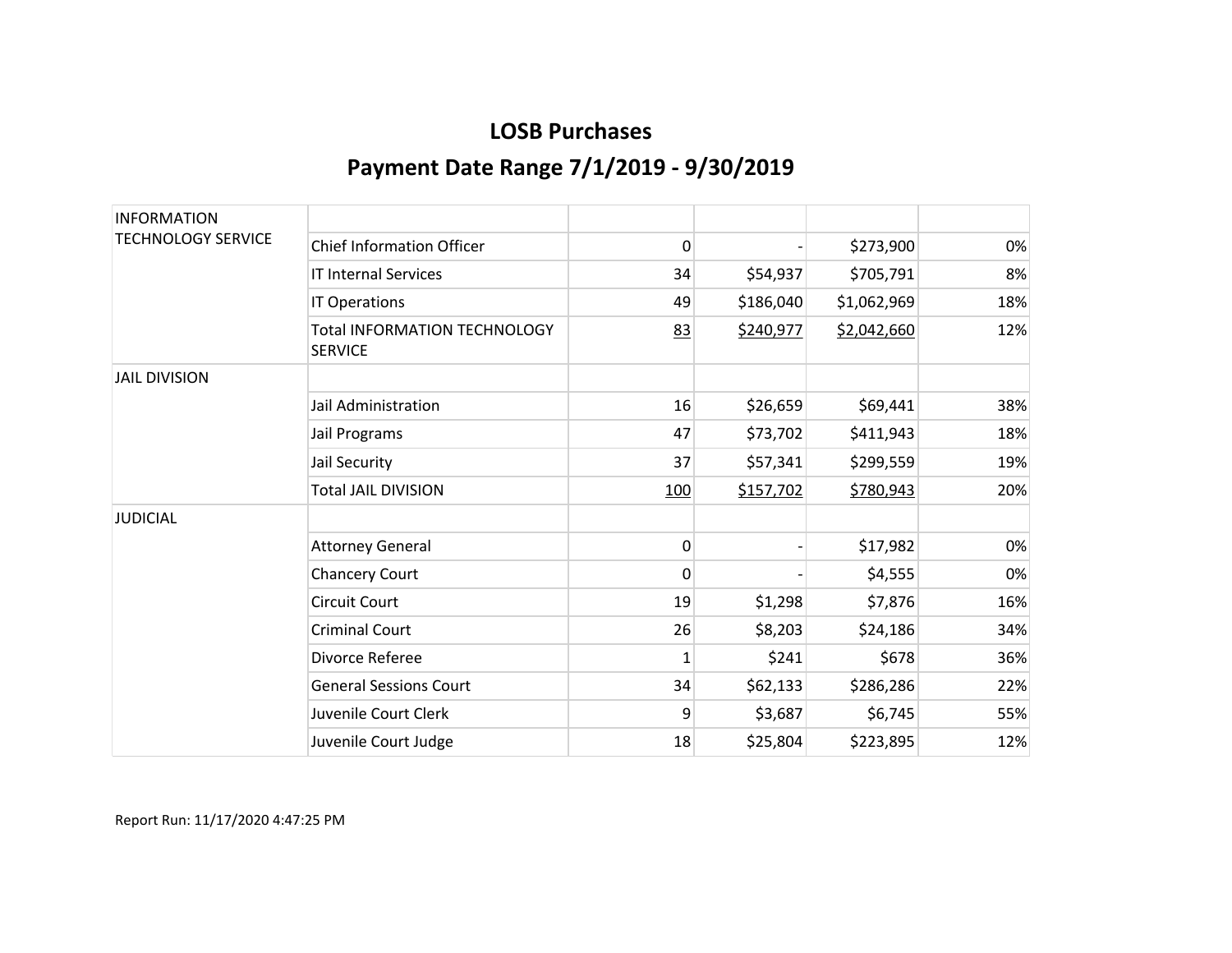| <b>JUDICIAL</b>         | <b>Probate Court</b>                                  | 5               | \$619     | \$2,196   | 28% |
|-------------------------|-------------------------------------------------------|-----------------|-----------|-----------|-----|
|                         | Public Defender                                       | 51              | \$6,285   | \$45,916  | 14% |
|                         | <b>Total JUDICIAL</b>                                 | 163             | \$108,270 | \$620,316 | 17% |
| LAW ENFORCEMENT         |                                                       |                 |           |           |     |
|                         | <b>Chief Deputy</b>                                   | 3               | \$1,505   | \$5,134   | 29% |
|                         | Courts                                                | $\overline{2}$  | \$167,536 | \$188,782 | 89% |
|                         | <b>Detectives</b>                                     | 2               | \$2,102   | \$10,809  | 19% |
|                         | Fugitive                                              | 1               | \$336     | \$18,686  | 2%  |
|                         | <b>Special Operations</b>                             | 13              | \$8,442   | \$73,157  | 12% |
|                         | <b>Training</b>                                       | 5               | \$2,693   | \$98,724  | 3%  |
|                         | Uniform Patrol                                        | 10              | \$5,972   | \$7,706   | 77% |
|                         | <b>Total LAW ENFORCEMENT</b>                          | 36              | \$188,585 | \$402,996 | 47% |
| <b>MISCELLANEOUS</b>    |                                                       |                 |           |           |     |
| <b>INTERNAL SERVICE</b> | Admin & Finance - Health Svcs                         | 0               |           | \$3,833   | 0%  |
|                         | <b>Total MISCELLANEOUS INTERNAL</b><br><b>SERVICE</b> | $\underline{0}$ |           | \$3,833   | 0%  |
| OTHER ELECTED OFFICIALS |                                                       |                 |           |           |     |
|                         | Assessor                                              | 16              | \$5,753   | \$34,490  | 17% |
|                         | <b>County Clerk</b>                                   | 23              | \$13,256  | \$40,354  | 33% |
|                         | <b>Election Commission</b>                            | 15              | \$2,260   | \$26,692  | 8%  |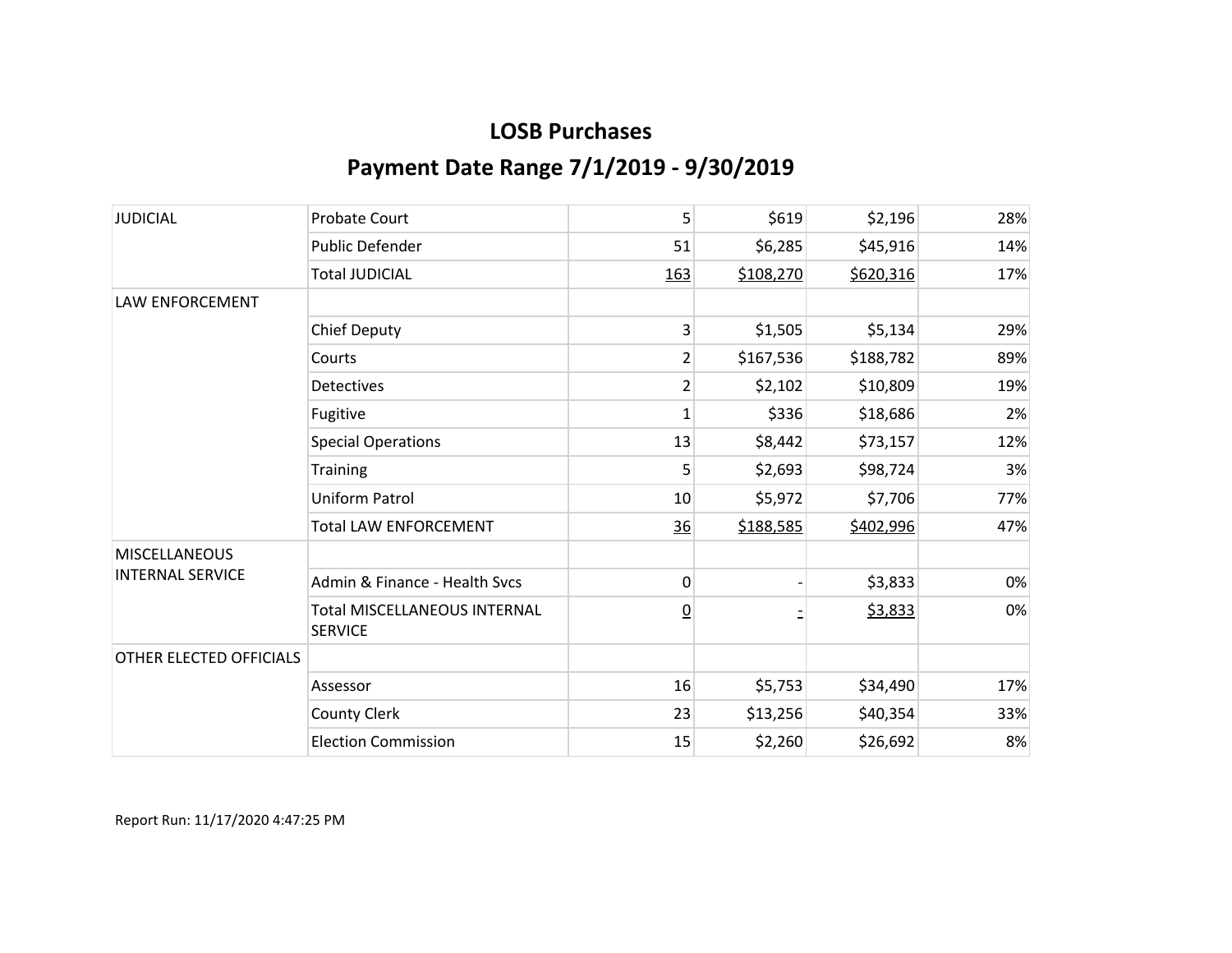|                       | OTHER ELECTED OFFICIALS Equal Opportunity Compliance | 7              | \$2,124   | \$3,132     | 68% |
|-----------------------|------------------------------------------------------|----------------|-----------|-------------|-----|
|                       | Legislative Operations                               | 4              | \$1,325   | \$102,788   | 1%  |
|                       | Register                                             | $\mathbf{1}$   | \$454     | \$12,058    | 4%  |
|                       | Trustee                                              | 14             | \$24,422  | \$246,049   | 10% |
|                       | <b>Total OTHER ELECTED OFFICIALS</b>                 | 80             | \$49,594  | \$465,563   | 11% |
| <b>Other Offices</b>  |                                                      |                |           |             |     |
|                       | Director & Staff-Public Works                        | 0              |           |             | 0%  |
|                       | Jail Administration                                  | 0              |           | \$1,009,811 | 0%  |
|                       | Jail Programs                                        | 0              |           | \$727,193   | 0%  |
|                       | Juvenile Court Judge                                 | 0              |           | \$860,238   | 0%  |
|                       | Parks and Grounds Maintenance                        | 0              |           | \$80,492    | 0%  |
|                       | Roads & Bridges                                      | 0              |           | \$2,080,641 | 0%  |
|                       | <b>Support Services</b>                              | 0              |           | \$4,249,593 | 0%  |
|                       | <b>Total Other Offices</b>                           | $\overline{0}$ |           | \$9,007,967 | 0%  |
| <b>PLANNING &amp;</b> |                                                      |                |           |             |     |
| DEVELOPMENT           | Admin & Finance - Health Svcs                        | $\mathbf{1}$   | \$69      | \$409       | 17% |
|                       | <b>Codes Enforcement</b>                             | 15             | \$29,787  | \$289,845   | 10% |
|                       | Director - Planning & Developm                       | 1              | \$408     | \$5,208     | 8%  |
|                       | Housing                                              | 25             | \$265,430 | \$384,260   | 69% |
|                       | <b>Regional Services</b>                             | $\mathbf 1$    | \$315     | \$45,957    | 1%  |